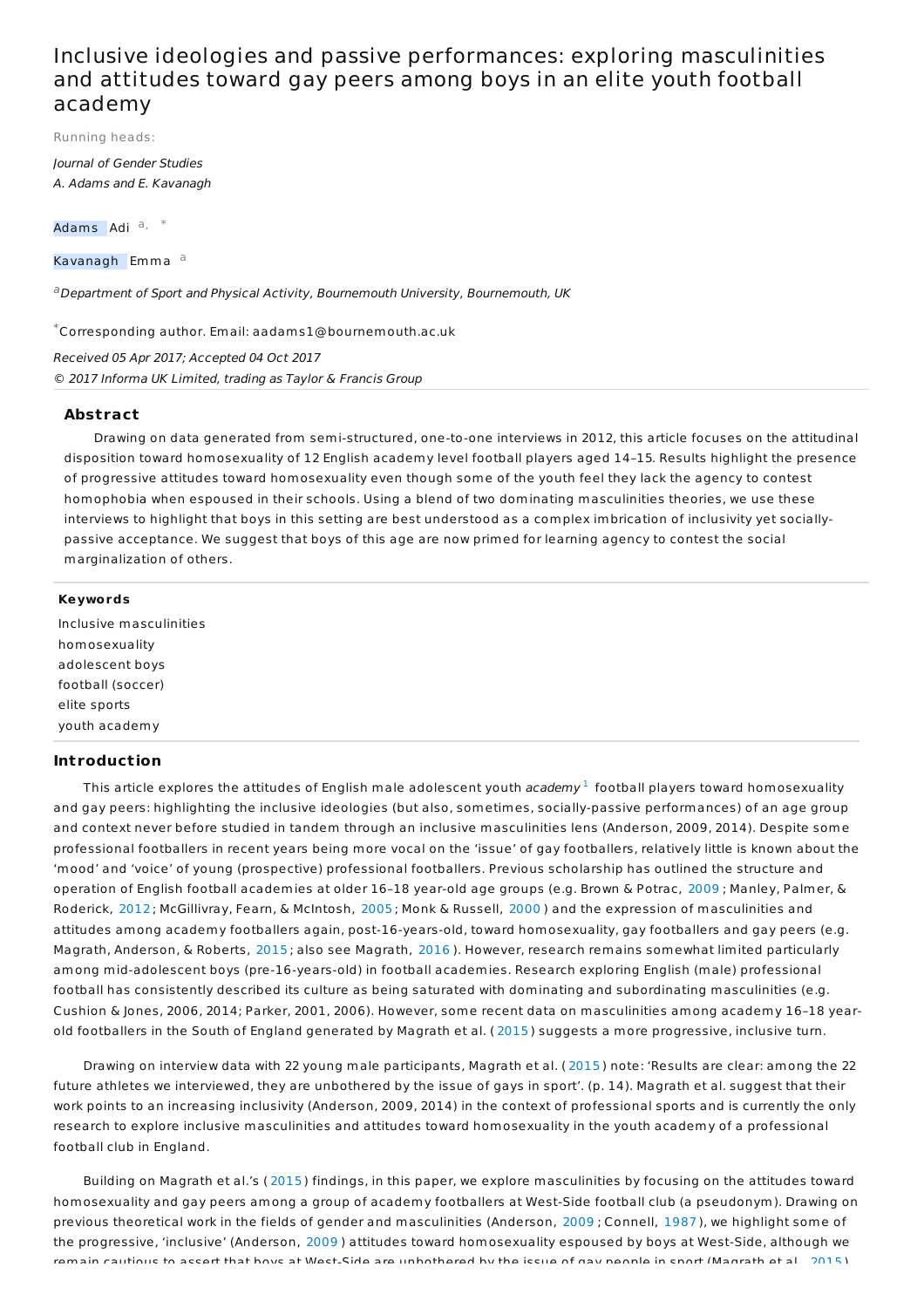remain cautious to assert that boys at West-Side are unbothered by the issue of gay people in sport (Magrath et al., 2015 ). Findings point to contradictions in boys' performances of (inclusive) masculinities; that is, between boys' espoused inclusive attitudes and their own public performances of support for gay peers in their schools. In line with Roberts ( 2013 ), our findings therefore point to both change and continuity in the relations of young men in regard to traditionally hegemonic cultural ideals.

## **T heorizing contemporary masculinities**

The work of Connell (1987, 1995) and Anderson (2009, 2014) has been adopted to inform the findings and analysis sections of this paper. Connell's seminal work on hegemonic masculinity, drawing on Gramsci's ( 1971 ) concept of hegemony, proposes that gender relations are hierarchical: a framework within which exists a plurality of ways of being a man, with particular (typically heterosexual) masculinities being more esteemed (hegemonic) and dominating other subordinated and marginalized masculinities, with others being complicit to and supporting this cultural organization of male bodies. Drawing on Connell's work, Messner ( 2002 , p. 36, 37) has described the relationships between athletes in a homophobic, misogynistic environment in which athletes are either (1) 'leaders' (occupying an athletic centre and 'perpetuat[ing] misogynistic, homophobic assault[s] on the target' where the 'target' is a vulnerable, feminized object), (2) 'audience' or 'wannabe' boys who applaud and support the 'leaders', or (3) 'marginals' (lower status boys who support the misogyny and homophobia of leaders and wannabes through 'silent complicity').

Moving beyond Connell's (1987, 1995, 2005) work on hegemonic masculinity describing the hierarchical relationships of men (with other men), and the relationships between men and women, Anderson (2009, 2014) has in recent years proposed and advanced a theory of inclusive masculinity, with others supporting this theoretical perspective (e.g. Adams, 2011; Adams & Anderson, 2012 ; Anderson & Adams, 2011 ; Cleland, 2014 ; Cleland, Magrath, & Kian, 2016 ; McCormack, 2012 ; McCormack & Anderson, 2014 ; Roberts, 2013 ). These scholars have described contexts in which multiple forms of masculinities proliferate with less hierarchy and no hegemony. Generally, this body of work suggests that Connell's hierarchical stratification of masculinities is failing to account for gender relations in contemporary society in which 'multiple masculinities [can] exist coharmoniously' (Anderson, 2011a , p. 254), with many young men in a variety of traditionally maledominated, hetero-masculine contexts (e.g. sports teams, fraternities) identified as opting to eschew the homophobic discourses and negativity toward gay peers that have previously characterized these cohorts.

In contrast to Connell's theorizing on hegemonic masculinity and Messner's idea of a homophobic athletic centre, Anderson's inclusive masculinity theory has suggested that homophobia and homohysteria (the fear of being thought homosexual) are much less significant in men's lives today (also see Gottzén & Kremer-Sadlik, 2012; McCormack, 2012; Roberts, 2013 ). This cultural change has encouraged inclusive masculinities to proliferate, allowing inclusive masculinities to challenge orthodox masculinities for distinction within particular social contexts.

Roberts ( 2013 , p. 14) study of young men in the South-east of England, for example, has highlighted how contemporary working-class masculinities are becoming attenuated or softened, suggesting a shift away from traditional manifestations of 'being a man' and a sharing of the 'summit of the hierarchy of hegemonic relations at any one point'. This way of thinking about masculinities challenges Connell's use of hegemony theory to explain masculinities and gender-relations, a theoretical framework in which Connell ( 2005 , p. 77) has noted that: 'At any given time, one form of masculinity rather than others is culturally exalted'. Countering this characterization of men's inter-relations in contemporary Western societies, Anderson ( 2009 , p. 8) suggests that: 'in cultures of diminished homohysteria, two dominant (but not dominating) forms of masculinity will exist: One conservative [orthodox] and one inclusive'.

Anderson ( 2009 ) proposes that young men today no longer construct their gendered identities (masculinities) in relation to homosexuality or subordinated subject positions, nor through intentional homophobic language (McCormack, Wignall, & Morris, 2016). Through his research, Anderson (2009) suggests that contemporary masculinities have shifted considerably toward inclusivity, offering evidence that this is the case on a cultural level in both the United States (US) and United Kingdom (UK). Anderson's theorizing (2009), developed from hundreds of interviews and multiple ethnographies has provided an empirically-rich way of looking at masculinities in today's social world, critiquing the contemporary use of ideas and concepts (such as Connell's hegemonic masculinity) which may have become taken for granted (Moller, 2007 ).

Underscoring the contemporary utility of inclusive masculinity theory, Anderson's ideas have been drawn on in multiple contexts to identify changes in the ways that masculinities are organized, and the changing relationships between older 'more conservative' and newer 'more inclusive' masculinities (e.g. Adams, 2011 ; Adams & Anderson, 2012 ; Adams, Anderson, & McCormack, 2010 ; Anderson, 2009 , 2011a , 2011b , 2014 ; Anderson & Adams, 2011 ; Anderson & McCormack, 2015 ; Cashmore & Cleland, 2012 ; Channon & Matthews, 2015 ; Magrath et al., 2015 ; McCormack, 2012 ; McCormack & Anderson, 2014 ). In summary, research recognizes that a seismic shift has occurred related to sexual identities and homophobia over the past 40 years. While this includes those writing in the inclusive masculinity theory vein (most notably the work of Adams, Anderson, McCormack, Cleland and Magrath), this shift has also been documented by a number of other scholars (Dean, 2014 ; Ghaziani, 2014 ; Savin-Williams, 2005 ; Twenge, Sherman, & Wells, 2016 ; Weeks, 2007 ): that is, decreasing homophobia appears to be a significant national and international trend.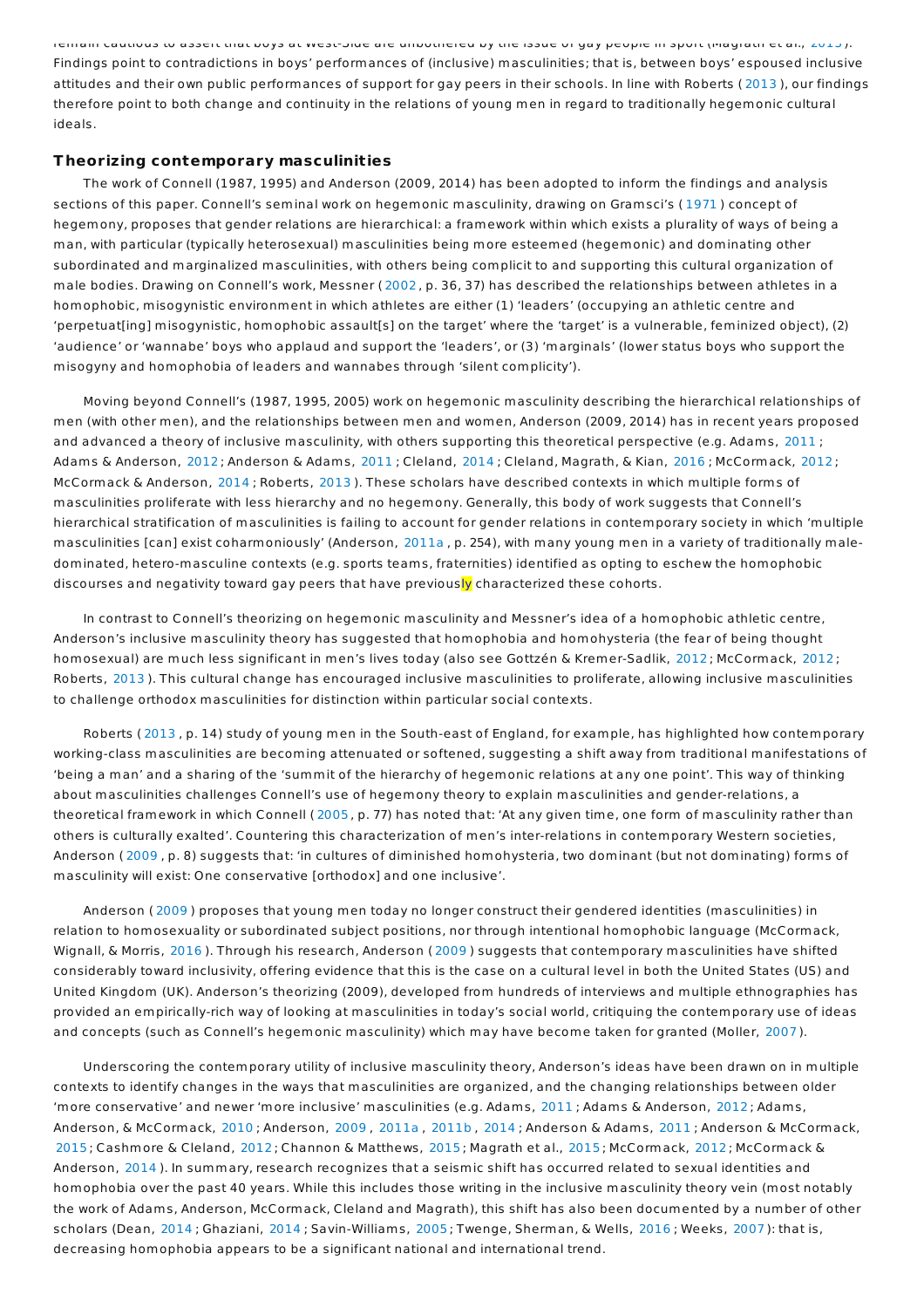# **Methodology**

#### **Part icipant s**

West-Side Football Club (a pseudonym) is an English professional football club that provides a structured training programme, or 'academy', for approximately 100 boys aged nine to 18 years old. The purpose of the academy is to develop athletes capable of entering into the professional arena at the age of 18. Data presented in this paper were derived from semi-structured interviews conducted in 2012 with 12 boys (aged 14- and 15 years old), from one age group team, registered to the youth academy at West-Side. Following institutional ethical approval of this project, access to the sample was obtained through the primary author who previously occupied a role as an academy football coach at the club. Being minors, participants were recruited for interviews through their parents and guardians. In initial communications with parents a university/institution contact number was provided allowing parents, if they wished, to follow-up on claims made about the research and its legitimacy. Parents spoke to their sons and ascertained participant consent to be interviewed, with parents then communicating this consent back to the first author. Participant assent was further confirmed directly prior to the interview being conducted. All boys interviewed identified as White British.

One-to-one interviews lasted approximately 90 min and took place in a venue chosen by the participants (agreed with parents/guardians), with parents and guardians present in a nearby space, affording the interview to be visible but also allowing for privacy in terms of interviewee responses. Prior to the interviews being conducted, all parents and participants agreed to the interviews being audio-recorded, with the understanding that interview data would not be shared. Parents and interviewees were notified that interview data would be anonymized when transcribed, and finally that audio-recordings would be kept secure and destroyed upon completion of transcription.

#### **Analysis**

The processes of data collection, analysis and interpretation in this research were not distinct, linear tasks, but were intertwined (Brown & Potrac, 2009 ; Sparkes, 2000 ). Interview transcription began as soon as possible upon completion of the interviews, so that further interviews were conducted in light of the themes that had emerged from the previous interviews (Brown & Potrac, 2009 ; Sparkes, 2000 ). Transcribing interviews and writing up the analysis included relistening to interviews and rereading transcripts multiple times, to facilitate the identification and connection of individual 'units' of data scattered across the data-set.

Individual units of data were grouped, compared, merged, divided and (re)constructed into 'themes' to allow more abstract, theoretical levels of analysis to take place and more embracing thematic categories to be 'coded' and organized: through this process new concepts, themes, and categories were 'inductively' generated from the data (Glaser & Strauss, 1967 ; Potrac & Jones, 2009 ). Similar to the process described by Sparkes and Smith ( 2002 , p. 266), analysis of data required constant 'reflection on and interpretation of alternative explanations and interpretations'. Facilitating a discussion of alternative explanations of the first author's initial interpretations, (anonymized) data and themes were shared with the second author, a critical academic friend, helping to 'guard against the filters' through which the first author interprets the world (Sparkes & Smith, 2014 , p. 182). Ultimately, this critical friendship resulted in two data 'themes' being developed, with the final stage of analysis incorporating these themes into a suitably theoretical and empirical framework (Cushion & Jones, 2014 ). Drawing on a sociological perspective of change and continuity in contemporary masculinities (Roberts, 2013 ), two themes are presented: (1) Primed for change: the presence of pro-gay sentiment, and; (2) Continuity: passive performances of masculinity.

## **Ref lexivit y**

During interviews, the semi-structured arrangement was adopted in order to create the opportunity for flexible, in-depth conversation (Brown & Potrac, 2009 ). In addition, this approach was useful in untangling the first author's connections to institutional power: an aspect of the research process which can impact on the quality of interview data (cf. Richards & Emslie, 2000 ). As a previous coach at West-Side, the first author both drew on shared memories of his time at the academy to develop rapport and trust, while also communicating his dis-connection and distance from institutional power. In this respect, the first authors' own insiderness and commonality (Roderick, 2006 ), but also outsiderness, with the participants offered a mechanism through which to negotiate (not eliminate) adult-child and coach-athlete power differentials, to achieve a position of honest, trustworthy and 'friendly adult' (Fine, 1987 ). Of course, recognizing that perceived power differentials can influence the pattern of interviews with adolescent boys (Jachyra, Atkinson, & Gibson, 2014)., Wwe acknowledge, therefore, that other researchers with varying gender, social and physical capital, and disciplinary relationships with academy-situated boys may yield varying 'stories'.

## **Results**

## **Primed f or change: t he presence of pro-gay sent iment**

In this section, we highlight evidence of change in youth masculinities among the boys interviewed: that is, an engagement with inclusive ideologies (Anderson, 2009 ; Magrath et al., 2015 ; Roberts, 2013 ). This included evidence that not just gay identities but bisexual identities are being normalized by young males involved in this elite youth sport setting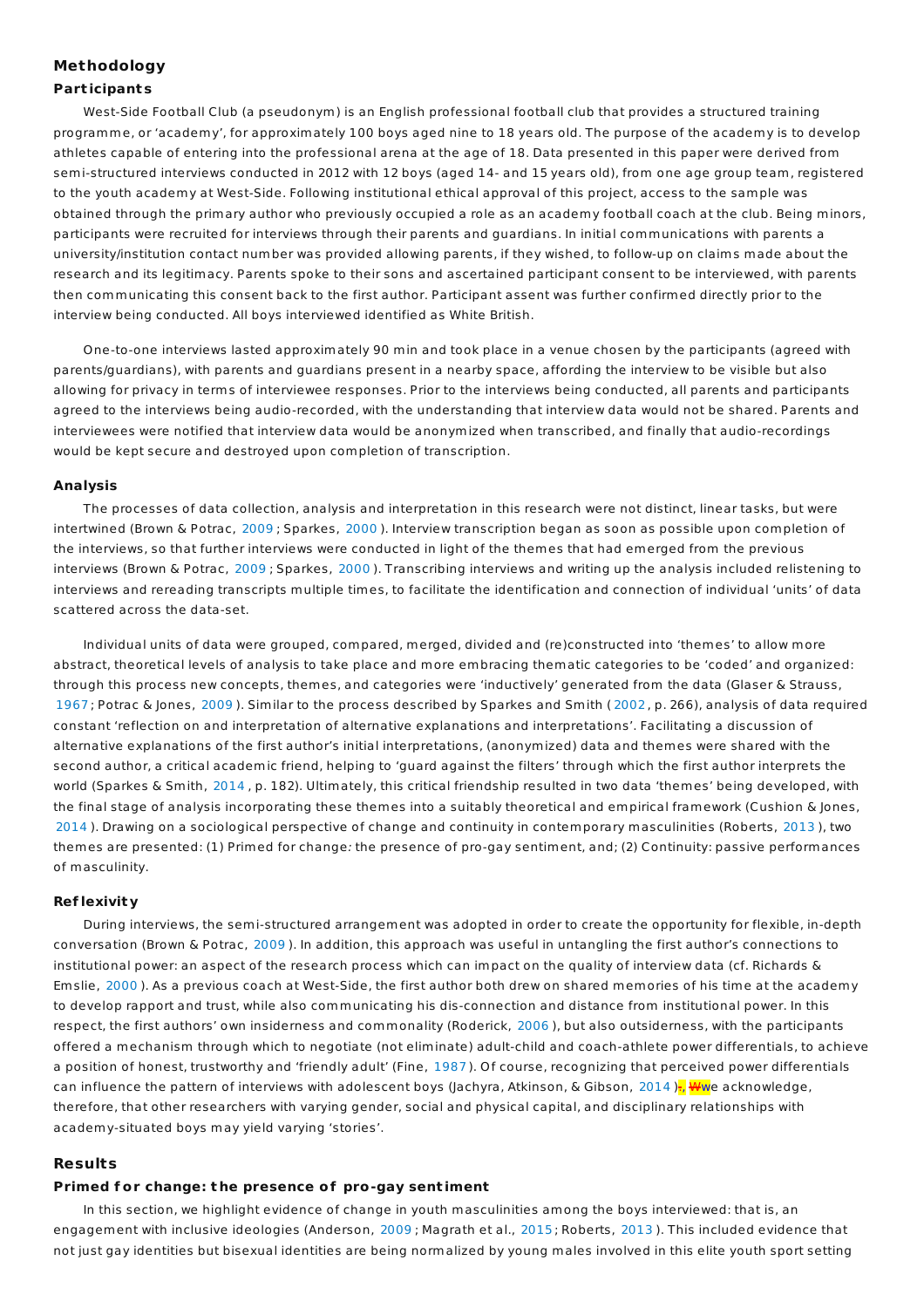**AQ 1** (Anderson & McCormack, 2016; Savin-Williams, 2005 ). In order to get a sense of boys' thoughts and feelings about homosexuality, interviews were approached with the intention of developing a discussion around their awareness of and familiarity (social contact) with gay peers, friends and family. In interviews, boys generally expressed an attitude of acceptance during the opening discussions about gay friends, family and peers, as one of the boys, George, notes:

Yeah, I know some gay people. And it don't bother me … My cousin is bisexual and I got two people in my tutor group who are gay. And I got like one of my best mates his cousin is gay and I know him quite well … It don't affect what I think of them at all, I just think of them as normal people. I knew them before I found out, well one of them I knew, who's a little older than me, he came out quite a while ago, but it doesn't make a difference with him at all being gay.

George's statement above points to an inclusive ideology and set of values, cultivated through a rich blend of social contact with family and acquaintances of varying sexual orientations. His acknowledgement of bisexuality emerged naturalistically, since it was not the focus of any particular question (with questions framed simplistically, albeit the authors recognize problematically, around attitudes toward 'gay people'). George's recognition of bisexuality as a legitimate sexuality offers supporting evidence of a growing awareness of bisexuality and expanded notions of sexuality among today's youth (Anderson & McCormack, 2016; Savin-Williams, 2005 ). Highlighting this further, Will stated: 'In our school we got two gay people, a lesbian and I think we got a bisexual as well'. In addition, Kyle notes: 'Two came out in Year 7, one boy and one bisexual girl. And another came out a few years after'. Supporting the contention of Anderson and McCormack (2016) that youth today are recognizing a multiplicity of sexual identities as legitimate, Kyle adds, 'It was a bit of a shock, cos we were only about 12 years old'.

The data suggests the school environment was a familiar location for meeting (or, at least, knowing about) lesbian, gay and bisexual (LGB) people: 'There's a few people in my friend's school that are gay, and one of my brother's friend's at uni is one of his closest friends, and is gay' (Jamie). When questioning Jamie further about his suggested acceptance of his gay peers and what he thought had shaped his attitudes toward gay people, he cites his parents' tolerant and accepting attitude:

They've not been 'Oh he's different stay away from him' and all that, they've just been like 'he's the same as you, he's a normal person, he still acts the same, you can still talk the same,' and that it basically don't matter.

Further demonstrating that some boys have not just 'heard about' LGB people in their social networks, but have also engaged with some of their LGB peers, Alex recalled a number of details about the gay people he knows personally. Alex stated the age of his gay peers, how old they were when they came out, how one of the boys in his wider friendship group is gay and how they sometimes 'hang out' at friend's houses as part of a bigger social group, and socialize at parties together. Alex noted matter-of-factly: 'We all get on and we just get on with it'. Regarding his gay peers, Alex also commented that he has 'grown up with it all around him', and so it feels 'normal'. The fact that some of his peers are gay is something that he believed he has adapted to: 'They're normal to me'. Yet, Alex acknowledged that even though he had inclusive attitudes he had not talked about 'this stuff' (meaning his social relationships with gay peers) much with others, as 'It can be hard to find the right words sometimes, cos I don't wanna offend people'.

In a similar vein, Jamie noted: 'We've grown up with it [gay peers]'. In the interview with Jamie, as part of an interview strategy to elicit more in-depth discussions, the first author described his own limited opportunity to share social spaces with LGB peers during his formative years, and the fact that he did not meet any openly gay people, or really get to know any gay people, until beginning an undergraduate course at university in 2005 (already into his early twenties). This led to a familiar exchange (participant made a playful jibe) about the first authors' 'old age'. Jamie stated: 'We're used to it all now – a lot has changed since you were our age'.

Through various friend and family relationships and acquaintances, several of these West-Side academy players have established an awareness of the presence of LGB persons in different aspects of their lives. Data presented here, suggests that familiarity and social contact also had the potential to shape boys' views on homosexuality. Reece, discussing a family friend who is gay, expressed how:

When you think of a gay person, you think the extreme, all soft and that. And you kind of realise, you know, they're not always like that, and I suppose that's what everyone thought, the stereotype, but he's quite masculine as well I suppose.

**AQ 2** more diverse perspective of how boys and men can 'do' gender (West & Zimmerman, 1987); that is, that gay Here, Reece initially suggests a conflation of homosexuality and femininity. However, his comments also highlight the potential complexity of individual perspectives on gender and sexuality among some youth today. Recognizing that the conflation of being 'all soft' with being gay is, in his words, a 'stereotype', Reece recalibrates this world view to incorporate a men can be 'quite masculine as well I suppose'.

The data provided strong evidence of inclusivity (Adams, 2011 ; Anderson, 2009 ; Magrath et al., 2015 ) through changing attitudes toward and acceptance of gay peers among the boys on this particular team and age group of players at West-Side football academy. Data also suggests that it is not just gay identities that are being accepted and normalized by these boys through everyday social contact, but instead a multiplicity of sexual identities. Importantly, while inclusivity was in evidence, boys' acceptance of gay peers and a multiplicity of sexual identities was entwined with other issues and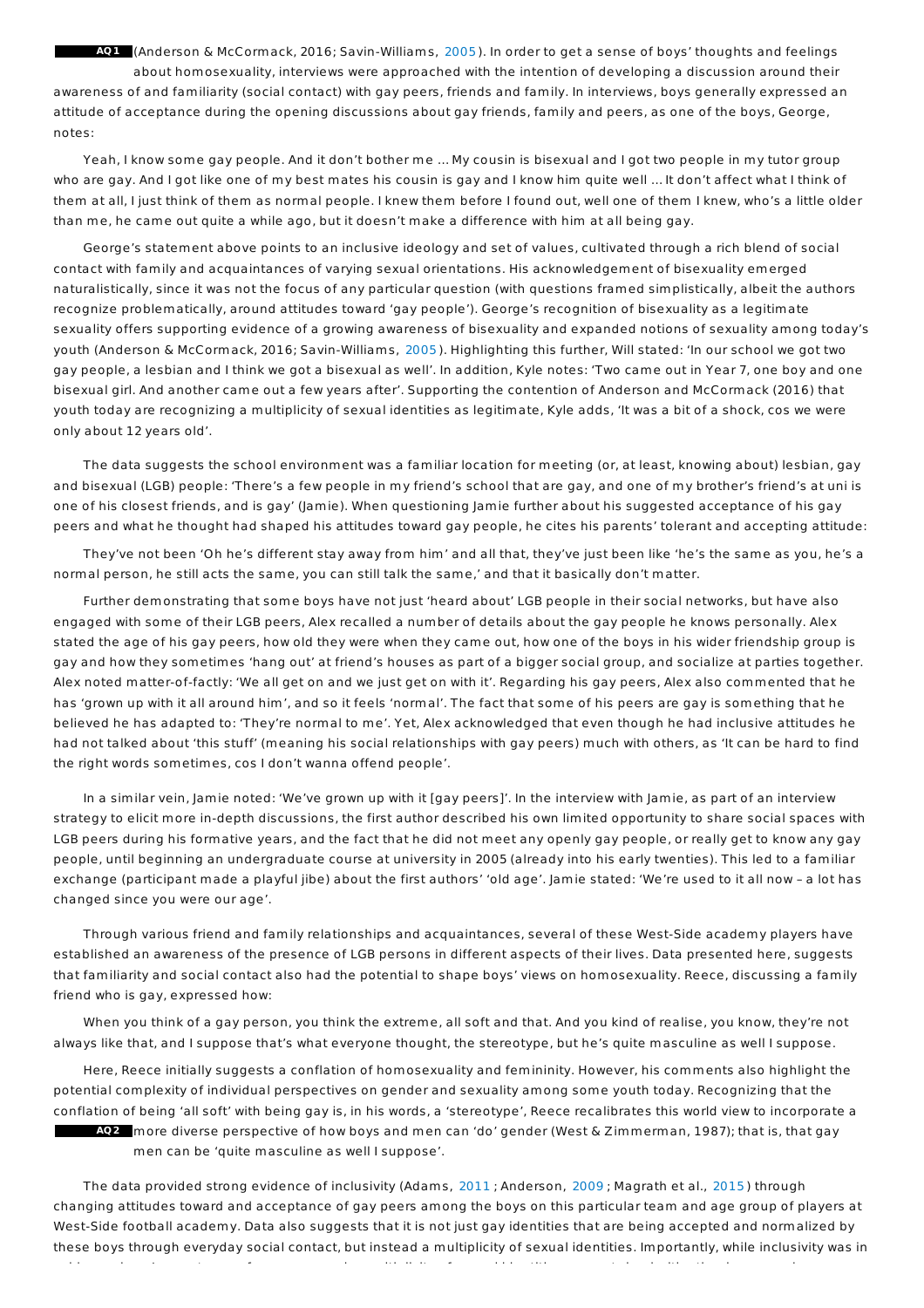evidence, boys' acceptance of gay peers and a multiplicity of sexual identities was entwined with other issues and discourses of orthodoxy (Anderson, 2009 ), passivity and complicity (Connell, 1987, 1995).

## **Cont inuit y: passive perf ormances of masculinit y**

A second theme derived from the data related to the continuity of orthodox-aligned performances of masculinity (Roberts, 2013 ): specifically, the self-disclosure of engagement in passive performances of masculinity when encountering masculine orthodoxy from peers. Some of the boys interviewed reported these issues regarding witnessed or discussed prejudice. These boys' talked about disagreeing with but also sometimes 'going along with' some of the less-inclusive and prejudiced discourses and behaviours of peers. The concepts of orthodox masculinity (Anderson, 2009 ) and complicit masculinities (Connell, 1987, 1995; also see Messner, 2002 ) are important here, in order to position these boys within a theoretical understanding of masculinities: their thoughts, feelings and ideologies fitting with notions of inclusive masculinity, while 'balancing' alongside passive behaviours in the face of orthodoxy. Jamie, for example, noted: 'I still know a lot of people around who still don't think it [being gay] is normal and it shouldn't happen and all that'. Elaborating on this, Jamie explains that one day in a religious studies class at school, the topic of (homo)sexuality was discussed:

A load of people were just in class saying 'Oh it's not normal and it shouldn't be like that,' and saying a male and female can produce a baby, and that's how it should be.

Jamie added that he personally disagreed with the statements made in class that day, although he did not say this to his classmates.

For me, it's like, if they love them, they love them. You can't help it can you, it's the way you feel, but a lot of people aren't as OK with it. It shouldn't be like that, a lot of people … you should just have to deal with it, if you got a problem with it just keep it to yourself.

Jamie stated that he felt the ideas articulated by his peers in class that day were problematic; however, he did not feel he could speak up and challenge those around him: 'I dunno, it's difficult to argue sometimes, cos I don't know what to say'.

Similarly, there were other boys who described witnessing homophobic attitudes and experiencing a clash with their personal beliefs and those of peers. One of those boys, Connor, described knowing two openly gay students at his school. 'I think it's fine … You should be with who you wanna be with … people are the way they are so let them be that way'. Continuing, he adds: 'People should feel comfortable in themselves, not hiding something from themselves or from someone else'. Referring back to the two gay students he is aware of in his school, Connor remarks on how they are treated by his peers: 'They get a bit of stick, not from me but they do get it. I just stay out of it'. When asked by the first author what he meant by this, Connor added: 'Like, people say stuff, jokes behind their back'. Connor says he did not contest these 'jokes', but instead decided to go along with them. He adds: 'I feel bad sometimes, like what I'd want to do sitting here now and say if it happened earlier in the day I'd think oh why didn't I say something'. The extract is highly instructive as it illustrates feelings of diminished agency among some of the boys in this setting to speak out concerning issues they actually viewed as problematic and believed should be challenged. This data highlights that inclusive ideology can remain in-tact despite prejudiced discourses and actions of peers, yet the impact of peer pressure is notable in that it served to suppress agency to promote inclusivity.

A similar admission of passivity in the face of witnessed prejudice by peers was made by Alex, somewhat in tension with his earlier claims about the inclusive practices among his friends and gay peers from his school (in previous findings section of this paper). 'That gay lad I told you about', says Alex, 'is in the group, but he's not'. Explaining in more detail, Alex notes:

Well I'm not best friends with him but he'd be at parties and stuff. It was a shock to hear about them [peers in school] coming out as gay], and some people were going and taking the mick, and you know I went along a little bit, but I never, I wasn't doing it but I suppose I wasn't stopping it.

On one hand, Alex provides a statement of inclusive thinking (recounted earlier in this paper), yet his acknowledgement of homo-negative behaviour from his peers are interwoven with a lack of agency to challenge his friends from 'taking the mick' out of his gay peers. It was not clear from the data whether this meant that his friends were engaged in this behaviour in the presence of gay peers or 'behind their back' (as Connor described earlier), yet Alex felt that, while going 'along a little bit', he felt like he was performing a balancing act of masculinities, 'in the middle ... not sure what to say or do'.

In a similar line of discussion with Jack, in which we discuss why there are no gay footballers currently and the possibility of competing alongside or against gay teammates and opponents in the future, he notes: 'If gay people think they're not accepted then they might not play. If straight people show that they are accepted then more people might feel they can play, and then feel like they can be open'. However, a caveat to Jack's supportive (inclusive, pro-gay) attitude toward gay football players, is that he shows little desire at the prospect of publicly showing his support, thus revealing an ideologically inclusive and resistant yet behaviourally passive and docile expression of masculinity: 'Personally I wouldn't say anything [pro-gay, to friends or teammates], but I think that it's good they do, like straight people saying that they accept gay people, takes a lot to say that'.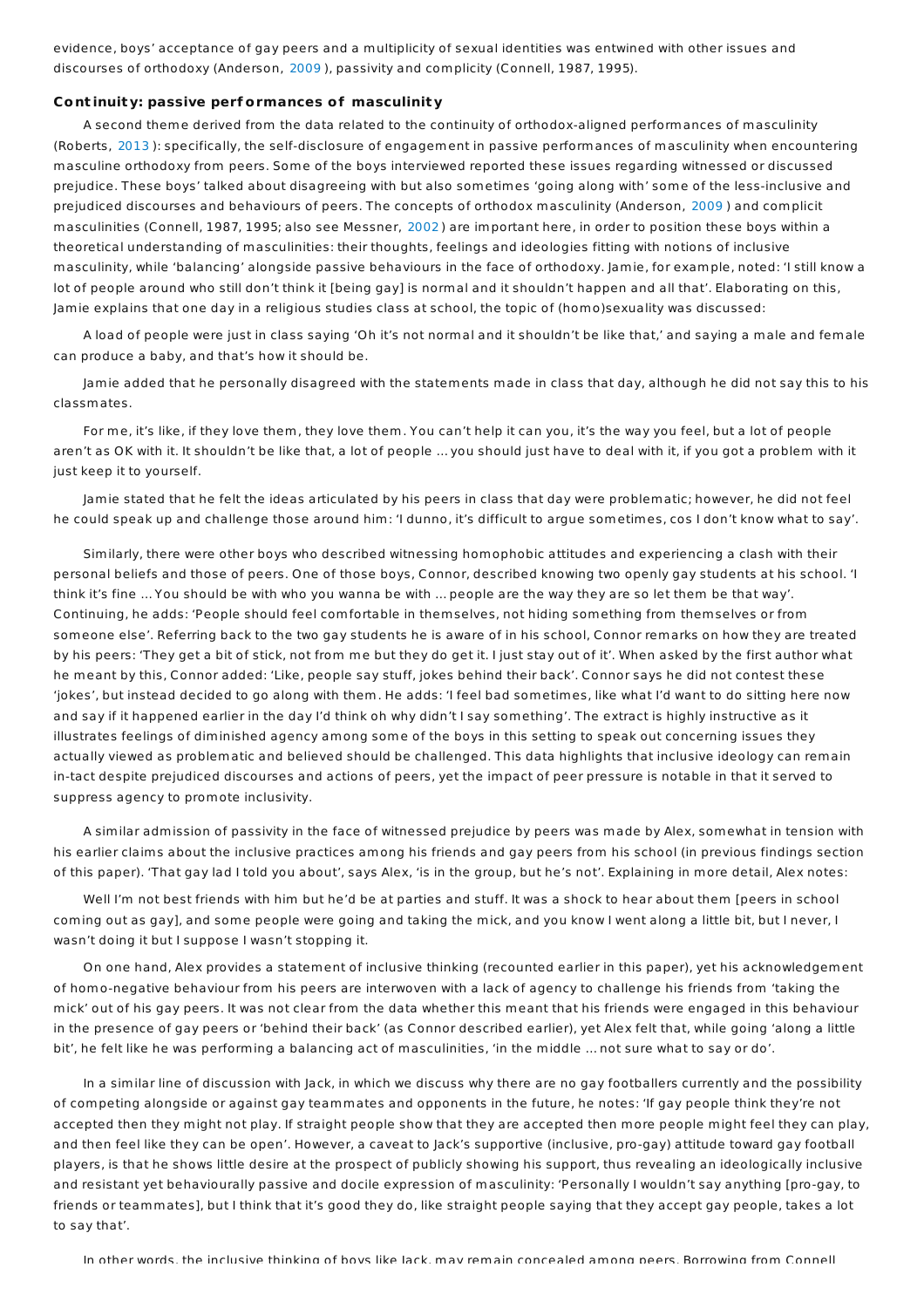In other words, the inclusive thinking of boys like Jack, may remain concealed among peers. Borrowing from Connell ( 1995 ), when confronted with more orthodox masculine practices in the stories they told, some boys' inclusive values were dormant rather than 'activated' during social encounters in their everyday lives. In their words, they were not sure what to say or do. Importantly, others have argued that intent is an important consideration in judging the 'homo-negativity' in boys' use of 'homophobic' language (McCormack et al., 2016 ). Interpreting our data along the contours of 'intent', the stories told by these boys suggest they experienced uneasiness with the language being used by peers. Revealed in these encounters is an intention by some boys' to 'take the mick' out of gay peers (p. 11): in the encounters described, 'homo-negative' ways of thinking and acting (despite making the boys in our study 'feel bad', p. 11) remained mostly uncontested.

Accordingly, there was evidence to suggest that some boys felt that the act of demonstrating their inclusivity, that is, calling out and contesting homo-negative or homophobic language and behaviour, had the potential to alienate them from their friendship groups. Highlighting how inclusivity can be suppressed in everyday experiences, Connor says:

The way I see it, taking the mick out of a gay person would just be like, it's not on … but in school you're just trying to be the big man, show off in front of people, and make people laugh.

If Connor's claims to inclusivity are held to be true, his statement suggests, perhaps, that 'stepping in' and making public one's own inclusivity and acceptance was out-of-sync with the prevailing cultural masculinity of his school-based friendship group, i.e. of 'being the big man', 'showing off' and 'having a laugh'. In this instance, these cultural/contextual markers outweighed Connor's agency to uphold his own personal values of inclusivity. Such behaviour could also be reflective of wider societal behaviour where even adults can lack agency to stand up in situations of prejudice. Given Magrath et al.'s ( 2015 ) findings of inclusivity among 16–18 year-old academy footballers on the cusp of the professional game, it may be that Connor's inclusivity flourishes in the coming years as he enters into young adulthood.

It may well be that Connor and other boys in this study develop the agency which will enable them to challenge the homo-negativity of their peers; however, we cannot assume that this will happen. As the data presented demonstrate, the malleable nature of individual identities at this critical age can make individuals susceptible to peer pressure and the 'acting out' of the views of dominant group members rather than articulating their own value beliefs. This suggests that more needs to be done in order to progress inclusive attitudes in this setting to ensure they are less transient.

## **Discussion**

This research explores attitudes toward homosexuality among boys in an English professional football academy, illustrating a complex account of boyhood masculinities: our findings tell a story of change and continuity in boys' performances of masculinities (Roberts, 2013 ). Building on Magrath et al.'s ( 2015 ) study of inclusive masculinities among youth footballers, this paper adds to the growing body of research focused on the transformation and movement of (young, straight, white) masculinities toward inclusivity (Anderson, 2009 ). In Magrath et al.'s ( 2015 ) qualitative research of 22 young professional footballers, the authors found that the young men in their study represented inclusive masculinities; that is, they showed a growing acceptance of homosexuality, suggestive of a rise in inclusive ideology within the younger ranks of the professional football industry. Similarly, we found attitudes of inclusivity, acceptance of homosexuality and a recognition of a multiplicity of legitimate sexual identities were present and formed through boys' social contact and familiarity with gay, lesbian and bisexual peers, friends and family.

However, describing the masculinities of these boys as simply inclusive or headed in a linear fashion toward inclusivity also remains problematic. Critical analysis of this data also revealed how inclusive ideologies remained entwined with a lack of agency in the face of homophobia: that is, acceptance of gay peers was coupled with boys' own self-disclosed examples of their inability to challenge the homo-negative talk of their peers. The interview excerpt from Jack (p. 12) – in which he described how it is good that straight people stand up for gay people, but personally he wouldn't say anything – is indicative of the limited 'strength' of many boys' ability to publicly express their inclusive values and to challenge orthodox discourses and practices. Although we remain encouraged by the data presented in its demonstration of the potential for transformative, socially-performed inclusivity to emerge as players potentially progress into professional careers  $^2$  we are mindful that this finding is matched with a discourse of passive performances surrounding homosexuality articulated by this sample.

This paper, therefore, offers evidence for the presence of inclusive ideologies among boys in one adolescent age group of a professional football club academy. Inclusive beliefs as expressed in interviews did not always mean that these boys were active in their expression or defence of inclusive values. The evidence presented here, suggests that silence and being passive in the face of homo-negative language from friends toward gay peers remains normative among these boys from West-Side academy. In this regard, findings are comparable with the work of Anderson ( 2009 ) and colleagues (e.g. Magrath et al., 2015 ), although we remain cautious in describing the performed masculinities found at West-Side among this particular group of boys as totally inclusive. Instead, we reinforce the transient nature of inclusivity and the malleability of attitudes found in this age group.

In light of the findings presented in this paper, a key challenge for individuals engaging with boys in this age group (e.g. in schools and sports academies), is how to cultivate and harness the emergent inclusivity we see among the boys in this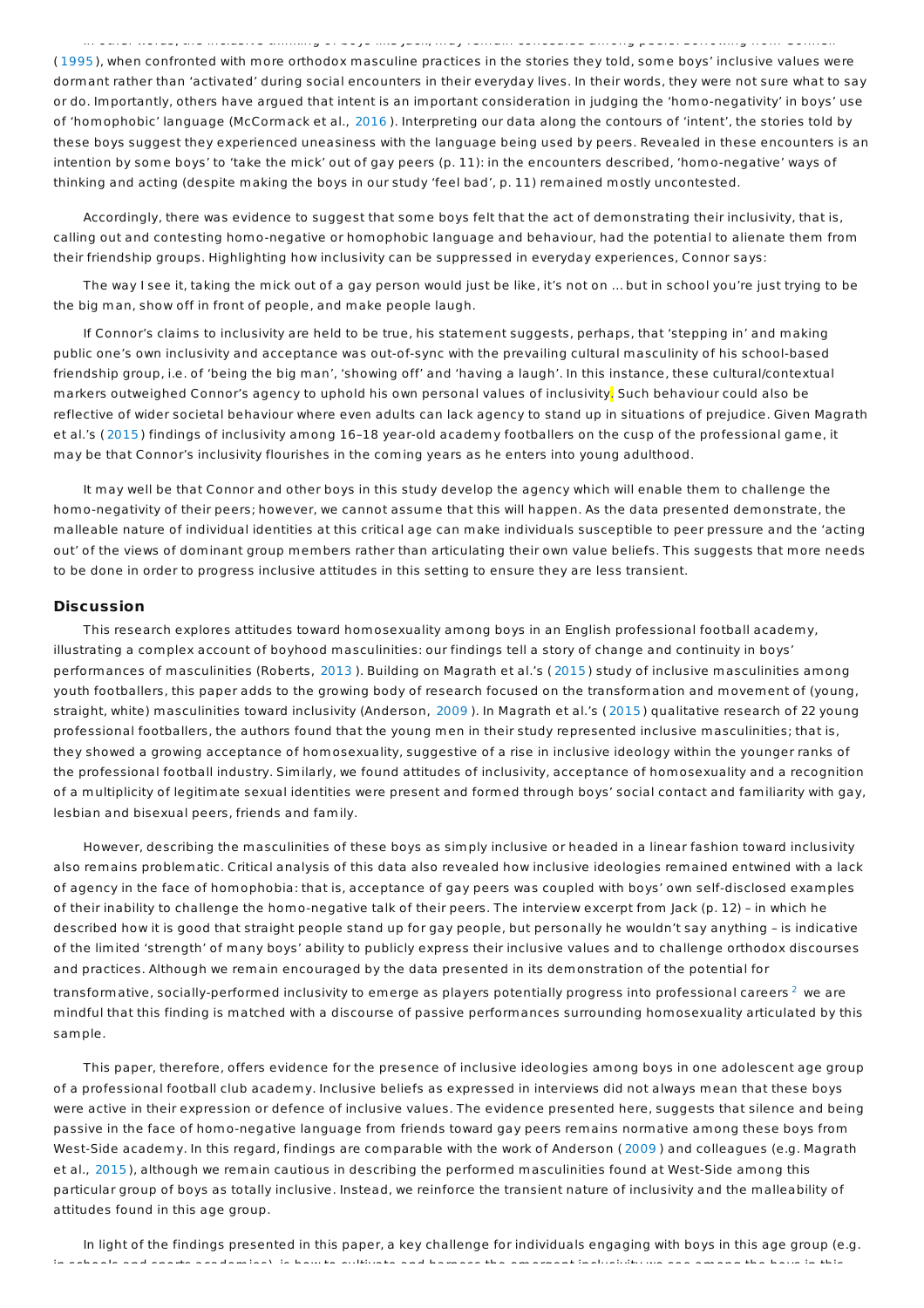in schools and sports academies), is how to cultivate and harness the emergent inclusivity we see among the boys in this study, and how to equip boys with the agency to defend anyone from any marginalized group. Findings suggest significant potential for working with this 'strong but silent' population toward transformational behaviours of inclusivity consistent with attitudinal responses. Non-threatening education and reflection activities surrounding the nexus between sexualities, masculinities and equity issues in football potentially offers a platform for discussion critical in promoting change.

## **Notes on contributors**

**Adi Adams** is a lecturer in Sport, Physical Activity and Coaching Sciences at Bournemouth University. His research is located in the discipline of sociology: previous research has been focused on gender, masculinities, sexuality, youth and sport.

**Emma Kavanagh** is a lecturer in Sports Psychology and Coaching Sciences at Bournemouth University. Her research interests are within the academic disciplines of psychology and sociology with current projects examining issues related to high-performance sport environments, such as humanization and dehumanization, athlete well-being, virtual and face-toface maltreatment.

## **Disclosure statement**

No potential conflict of interest was reported by the authors.

#### **Notes**

**AQ 3**

1.An 'academy' is a private, non-school-based, youth development programme for boys linked to a professional football (soccer) club. the primary objective of an academy is to produce young players for the professional, adult, 'first' team of a football club (see Bourke, 2003 ; Holt & Mitchell, 2006 ; Relvas, Littlewood, Nesti, Gilbourne, & Richardson, 2010 ). 2.To the authors' knowledge at least four of the boys who participated in this study are now active as adult professional footballers either at West-Side or other football clubs, while some are active at the semi-professional levels.

#### **Ref erences**

**AQ** 4 Adams , A. (2011). Josh wears pink cleats: Inclusive masculinity on the soccer field. Journal of Homosexuality, 58(5), 579-596.

Adams , A. , & Anderson , E. (2012). Homosexuality and sport: Exploring the influence of coming out to the teammates of a small, Midwestern Catholic college soccer team. Sport, Education and Society, 17(3), 347–363.

Adams , A. , Anderson , E. , & McCormack , M. (2010). Establishing and challenging masculinity: The influence of gendered discourses in organized sport. Journal of Language and Social Psychology, 29(3), 278–300.

Anderson , E. (2009). Inclusive masculinity: The changing nature of masculinities. London: Routledge.

Anderson , E. (2011a). Updating the outcome: Gay athletes, straight teams, and coming out in educationally based sport teams. Gender & Society, 25, 250–268.

Anderson, E. (2011b). The rise and fall of western homohysteria. Journal of feminist scholarship, 1, 80-94.

Anderson , E. (2014). 21st century jocks. London: Palgrave MacMillan.

Anderson , E. , & Adams , A. (2011). 'Aren't we all a little bisexual?' The recognition of bisexuality in an unlikely place (teamsport). Journal of Bisexuality, 11(1), 3–22.

Anderson , E. , & McCormack , M. (2015). Cuddling and spooning: Heteromasculinity and homosocial tactility among studentathletes. Men and Masculinities, 18(2), 214–230.

Anderson, E., & McCormack, M. (2016). Inclusive masculinity theory: overview, reflection and refinement. Journal of Gender Studies, 1-15

**AQ 5** Beasley , C. (2008). Rethinking hegemonic masculinity in a globalizing world. Men and Masculinities, 11(1), 86–103.

Bourke , A. (2003). The dream of being a professional soccer player: Insights on career development options of young Irish players. Journal of sport and social issues, 27(4), 399–419.

Brown , G. , & Potrac , P. (2009). 'You've not made the grade, son': De-selection and identity disruption in elite level youth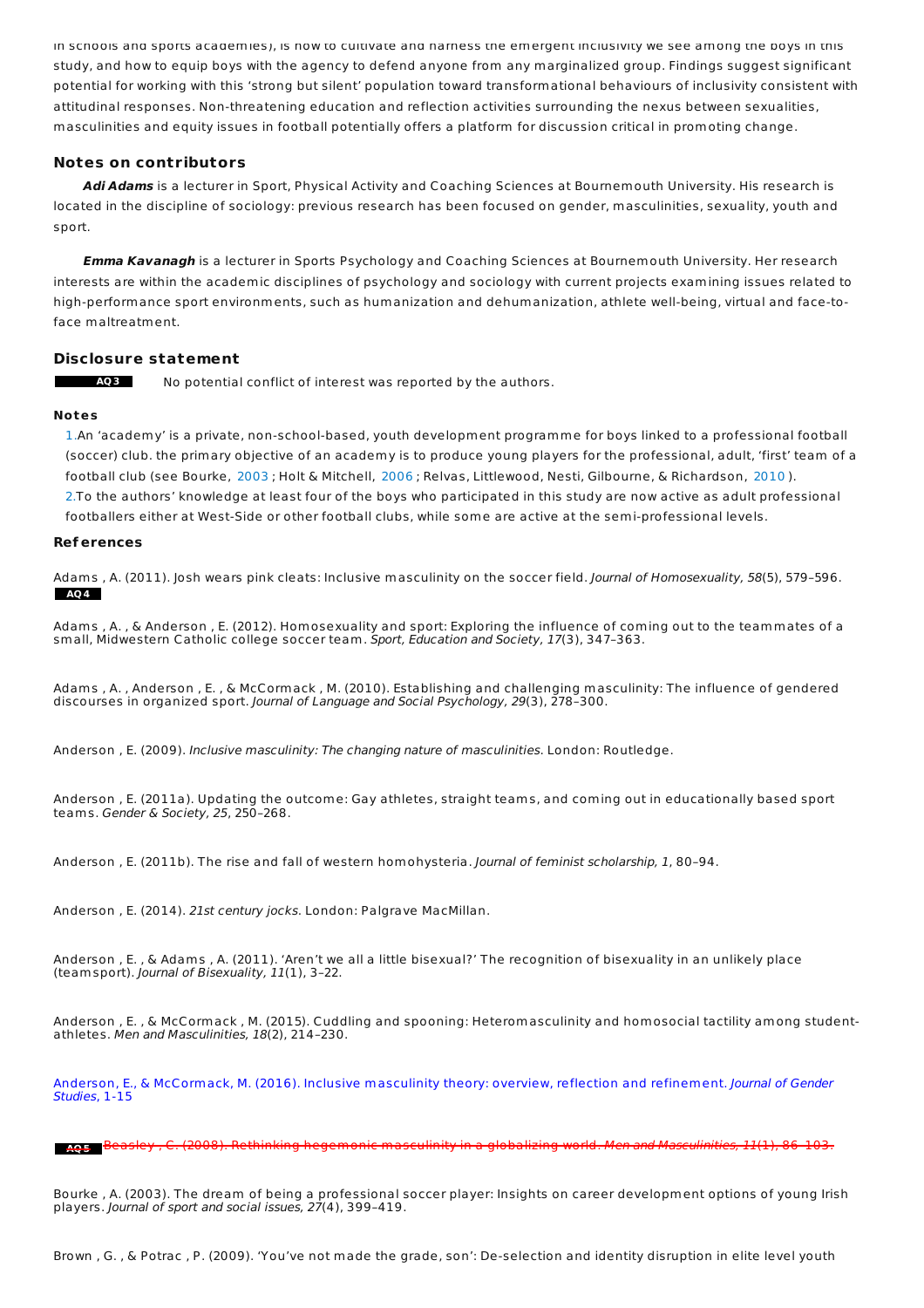Cashmore , E. , & Cleland , J. (2012). Fans, homophobia and masculinities in association football. British Journal of Sociology, 63, 370–387.

Channon , A. , & Matthews , C. R. (2015). 'It is what it is': Masculinity, homosexuality, and inclusive discourse in mixed martial arts. Journal of Homosexuality, 62(7), 936–956.

Cleland , J. (2014). Association football and the representation of homosexuality by the print media: A case study of Anton Hysén. Journal of Homosexuality, 61(9), 1269–1287.

Cleland , J. , Magrath , R. , & Kian , E. (2016). The internet as a site of decreasing cultural homophobia in association football: An online response by fans to the coming out of Thomas Hitlzsperger. Men and Masculinities. online first doi:10.1177/1097184X1666326

Connell , R. W. (1987). Gender and power: Society, the person and sexual politics. Stanford, CA: Stanford University Press.

Connell , R. W. (1995). Masculinities. Berkeley: University of California Press.

Connell , R. W. (2005). Masculinities (2nd ed.). Berkeley: University of California Press.

Cushion , C. J. , & Jones , R. L. (2006). Power, discourse, and symbolic violence in professional youth soccer: The case of Albion football club. Sociology of Sport Journal, 23, 142–161.

Cushion , C. J. , & Jones , R. L. (2014). A Bourdieusian analysis of cultural reproduction, socialisation and the 'hidden curriculum' in professional football. Sport, Education and Society, 19(3), 276–298.

Dean , J. J. (2014). Straights. New York, NY: NYU Press.

Fine , G. A. (1987). With the boys: Little league baseball and preadolescent culture. Chicago, IL: University of Chicago Press.

Ghaziani, A. (2014). There goes the gayborhood? Princeton, NJ: Princeton University Press.

Glaser, B., & Strauss, A. (1967). The discovery of grounded theory: Strategies for qualitative research. New York, NY: Aldine de Gruyter.

Gottzén , L. , & Kremer-Sadlik , T. (2012). Fatherhood and youth sports: A balancing act between care and expectations. Gender and Society, 26(4), 639–664.

Gramsci , A. (1971). Selections from the prison notebooks. New York, NY: International Publishers.

Holt , N. , & Mitchell , T. O. (2006). Talent development in English professional soccer. International Journal of Sport Psychology, 37, 77–98.

Jachyra, P., Atkinson, M., & Gibson, B.E. (2014). Gender performativity during interviews with adolescent boys. Qualitative Research in Sport, Exercise and Health, 6(4), 568–582.

Magrath , R. (2016). Inclusive masculinities in contemporary football: Men in the beautiful game. London: Routledge.

Magrath , R. , Anderson , E. , & Roberts , S. (2015). On the door-step of equality: Attitudes toward gay athletes among academy-level footballers. International Review for the Sociology of Sport, 50(7), 804–821.

Manley , A. , Palmer , C. , & Roderick , M. (2012). Disciplinary power, the oligopticon and rhizomatic surveillance in elite sports academies. Surveillance and Society, 10, 303–319.

McCormack , M. (2012). The declining significance of homophobia: How teenage boys are redefining masculinity and heterosexuality. Oxford, UK: Oxford University Press